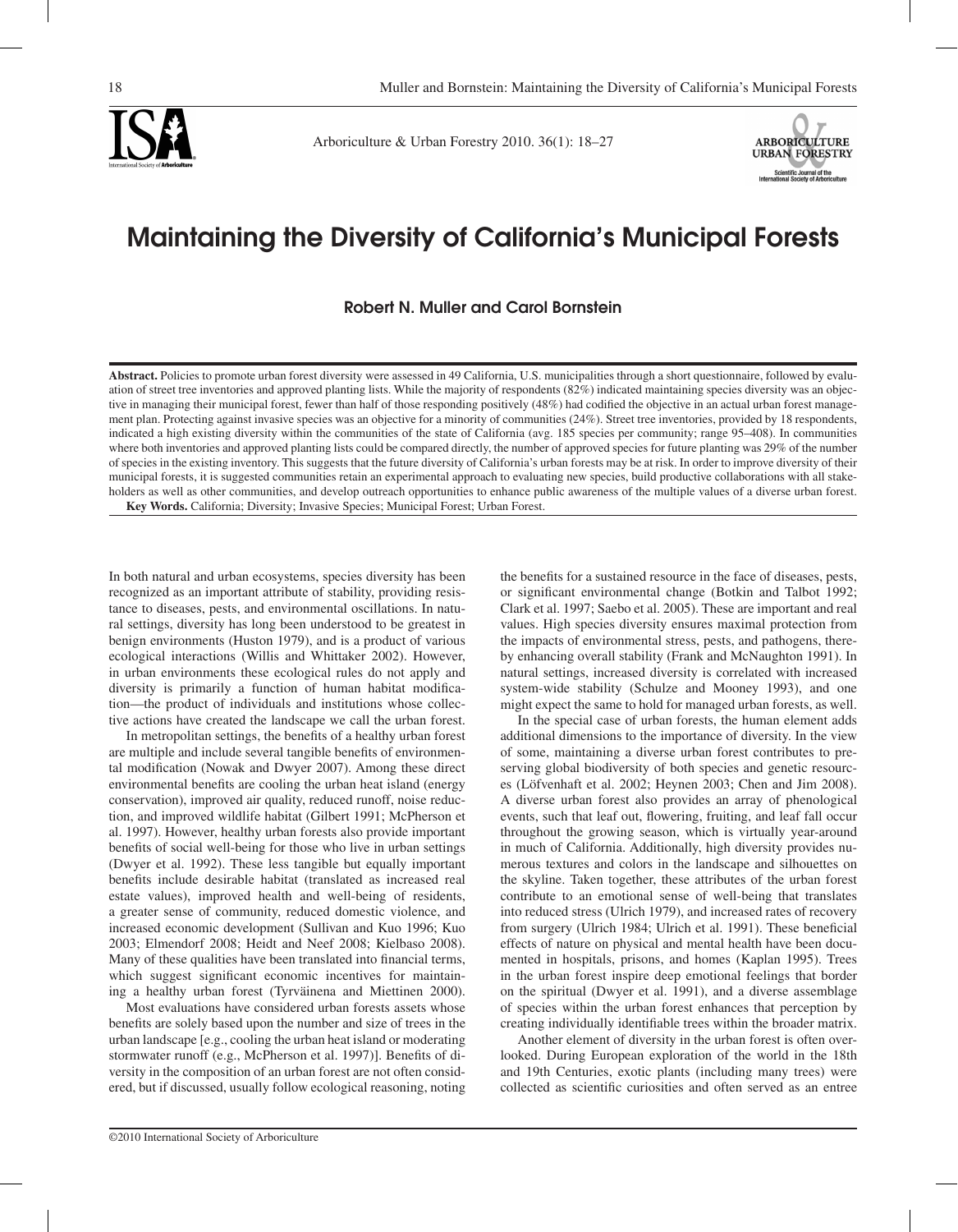to distant lands. Today, those exotic curiosities and many subsequent introductions grace our urban forests and provide tangible connections to the ecosystems and cultures that make up our world. Yet, the origin, ecological characteristics, and cultural uses of species in our urban forests are rarely included in education programs. Knowing the Australian tea tree (*Leptospermum laevigatum*) was a reputed source of vitamin C used by Captain Cook to prevent scurvy in his crew brings an appreciation of world history as well as health benefits. Similarly, knowledge of present-day use of locust bean gum, derived from the carob tree (*Ceratonia siliqua*), as a thickening and emulsifying agent in processed foods ranging from sausage products to ice cream (Coppen 1995) fosters an understanding of the continued, and often unappreciated, dependence of our own culture on plant products. In this context, urban forests can be viewed as "conservatories of the world," providing a glimpse into the varieties of trees that peoples of the world see and use in their daily lives. These same conservatories can provide opportunity for educational messages regarding protection of threatened species. For example, the seed of ivory-nut palms (*Phytelephas* spp.) has been used as a substitute for elephant ivory (Clay and Clement 1993).

Urban forest diversity has not been comprehensively evaluated and the existing studies often come to contradictory conclusions (see, for example, McKinney 2002; Kühn 2004; Wania et al*.* 2004). Further, no longitudinal studies of diversity change over time have been conducted. Anecdotal evidence in one Southern California metropolitan area suggests that diversity may in fact be falling (Muller, unpublished data). Four editions of *Trees of Santa Barbara* have provided a species inventory for the metropolitan area that includes Montecito, Santa Barbara, and Goleta. During the period between the last two editions (Muller et al. 1974; and Muller and Haller 2005), the number of trees in the municipal forest (streets, parks, and publicly accessible gardens) declined by over 10% (from 470 to 420). While specific reasons for the loss of each species are not always known, multiple factors likely contributed to the overall decline, including lack of proper maintenance (i.e., appropriate pruning or watering), drought, disease, and development. Another factor at play is that entrepreneurs and botanical institutions in California have not maintained historical traditions of seeking new introductions for evaluation. This is not surprising considering the significant costs associated with such endeavors and is most evident in the lack of diverse and unusual inventories in retail nurseries (Zipperer 2008). Plant identification courses required of students majoring in horticulture or landscape architecture tend to favor the more common, easier to find species, thereby reinforcing the familiar. Public intolerance of trees that produce messy litter or have sidewalk-disrupting root systems is yet another factor. Finally, some of those species that were lost may simply have been inappropriate for Santa Barbara's climate. Horticulture, after all, is a continuing experiment.

The experiences in Santa Barbara raise serious questions about the motivation and long-term ability of communities to maintain high diversity in their municipal forest. Do communities value species diversity in their municipal forest? Are those values formally codified in a community's urban forest management plan? Do communities help ensure the diversity of their municipal forest through their list of approved trees for planting along streets and in public places? To evaluate these and other questions, a questionnaire was designed and distributed to determine policies towards species diversity in the municipal forest and to determine limitations in maintaining diversity of these plantings. As part of this evaluation, planting lists of species approved for street tree planting and, where available, inventories of existing street trees for comparison were solicited. The focus of this evaluation was the street tree component of each community's municipal forest. The municipal forest encompasses both street trees and parks, and is that portion of the urban forest that community agencies can most immediately influence through ordinance, planting programs, and maintenance. Since street trees account for the majority of the municipal forest, policies directed towards street trees will likely have the greatest and most immediate effects on urban forest diversity.

#### **METHODS**

A short questionnaire was sent to all 169 Tree City USA municipalities in California, with repeat requests to non-respondents sent five weeks after the initial inquiry. In all, 49 questionnaires were returned (Table 1) for a response rate of 29%. The survey was designed as an initial inquiry into municipal policies/practices regarding diversity and asked questions regarding management of the municipal forest (Appendix). The combination of closed- and open-format questions allowed the collection of readily analyzed data while encouraging respondents to provide additional insights into their particular situation. While the question regarding invasive exotic species is tangential to the central thrust of the survey on attitudes towards diversity, it is a critical element of how a responsible community manages its urban forest.

The questionnaire also asked respondents to provide copies of "acceptable species" for street tree plantings and, if available, their street tree inventory as well. Forty-two municipalities provided lists of approved species and 18 municipalities provided their most recent inventory. Seventeen of these communities provided both approved planting lists and their most recent inventory. For tabulation purposes, cultivars were not considered to be distinct from the parent taxon although known hybrids were maintained as distinct taxa.

Survey data were tabulated and are presented as the number of respondents answering a question affirmatively or negatively. Inventory lists were summarized by number of taxa represented. For correlation purposes, municipality population and per capita income were obtained from the U.S. Census Bureau, State and County QuickFacts (U.S. Census Bureau 2008). Population estimates were for 2006 and Per Capita Income estimates were for 1999. Correlation analysis was conducted between street tree diversity (number of taxa present) and independent variables (population, per capita income) as simple linear regression, with significance accepted at *P* < 0.05.

Tree City USA recognizes municipalities that have made a commitment to their urban forest by maintaining: 1) a tree board or department, 2) a tree care ordinance, 3) a community forestry program with an annual budget of at least USD \$2 per capita, and 4) an Arbor Day observance and proclamation.

# RESULTS

The purpose of the survey was to determine policies and practices within California municipalities designated as Tree City USA regarding diversity in their urban forest. Of the 49 respondents, 40 (82%) indicated maintaining species diversity was an objective in managing their urban forest (Table 2). However, fewer than half of those responding affirmatively (19; 48%) indicated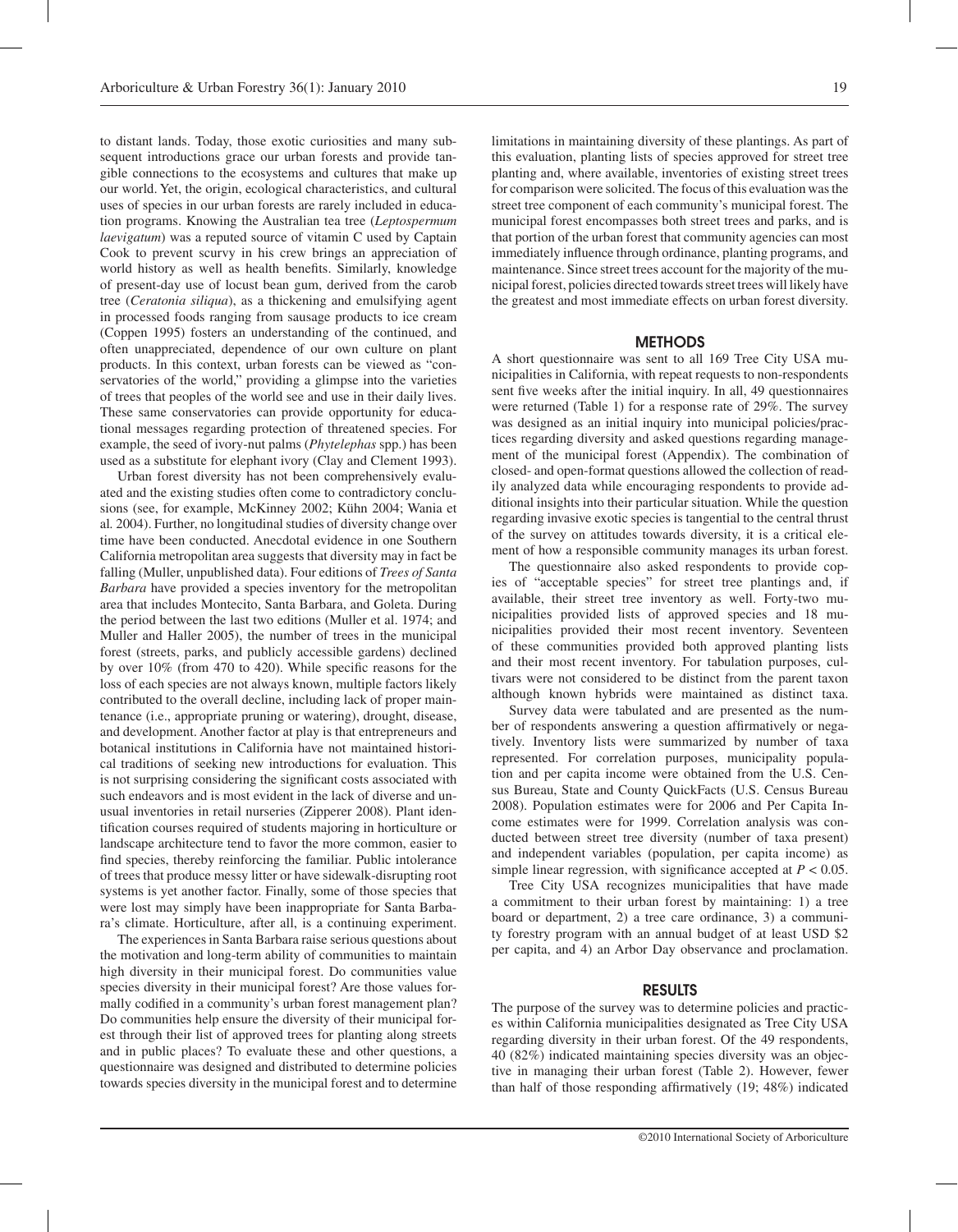the goal of maintaining a diverse urban forest was codified in an actual management plan, usually as part of the overall community urban forest management plan. As might be anticipated, the personnel involved in developing a diversity management plan varied significantly among municipalities, ranging from the urban forester alone to a group consisting of the urban forester, parks and recreation commissioner, and parks commission. In a few cases, a broader group composed of the mayor, council member(s), planning commissioner, parks commissioner, city manager, public services director, urban forester, and the pub-

| Table 1. California, U.S., communities responding to survey and |  |
|-----------------------------------------------------------------|--|
| providing approved planting list and street tree inventory.     |  |

|                      |                         | Per Capita        | # Planting          | # Inventory      |
|----------------------|-------------------------|-------------------|---------------------|------------------|
| Community            | Population <sup>z</sup> | Income $(\$)^{z}$ | <b>List Species</b> | Species          |
| Anaheim              | 334,425                 | 18,266            | 51                  | 357              |
| Arcadia              | 53,054                  | 28,400            | 56                  |                  |
| Burbank              | 104,317                 | 25,713            | 76                  | 176              |
| Burlingame           | 27,573                  | 43,565            | 38                  | 116              |
| Carlsbad             | 92,928                  | 34,863            | 50                  |                  |
| Chula Vista          | 212,756                 | 18,556            | 37                  | 134              |
| Claremont            | 35,103                  | 28,843            | 71                  | 254              |
| Coronado             | 22,845                  | 34,656            | 23                  |                  |
| Costa Mesa           | 109,809                 | 23,342            | 55                  |                  |
| Davis                | 60,964                  | 22,937            | 68                  | 156              |
| Downey               | 109,376                 | 18,197            |                     | 199              |
| El Cajon             | 91,756                  | 16,698            | 24                  | 122              |
| El Segundo           | 16,282                  | 33,996            | 32                  |                  |
| Folsom               | 66,123                  | 30,210            | 87                  |                  |
| Glendale             | 199,463                 | 22,227            | 103                 | 320              |
| Glendora             | 50,370                  | 25,993            | 32                  | 165              |
| Goleta               | 55,204                  | 28,890            | 36                  |                  |
| Hayward              | 140,606                 | 19,695            | 15                  | 139              |
| Huntington Beach     | 194,436                 | 31,964            | 95                  |                  |
| La Mesa              | 53,043                  | 22,372            | 16                  |                  |
| La Puente            | 41,526                  | 11,336            | 25                  | 43               |
| Lodi                 | 62,451                  | 18,719            | 45                  |                  |
| Milpitas             | 64,292                  | 27,823            | 44                  | 95               |
| Modesto              | 205,721                 | 17,797            |                     | 245              |
| Newark               | 41,891                  | 23,641            | 51                  |                  |
| Newport Beach        | 80,006                  | 63,015            | 77                  | 241              |
| Oceanside            | 161,029                 | 20,329            | 55                  |                  |
| Pasadena             |                         |                   |                     |                  |
|                      | 141,133                 | 28,186            |                     |                  |
| Pomona               | 154,271                 | 13,336            | 30                  | 101              |
| Riverside            | 293,761                 | 17,882            | 95                  |                  |
| Roseville            | 107,158                 | 27,021            | 87                  |                  |
| San Dimas            | 35,714                  | 28,321            | 40                  |                  |
| Santa Barbara        | 85,681                  | 26,466            | 105                 | 408 <sup>y</sup> |
| Santa Cruz           | 54,778                  | 25,758            | 33                  |                  |
| Santa Maria          | 84,712                  | 13,780            |                     |                  |
| Santa Monica         | 88,050                  | 42,874            |                     | 224              |
| Santa Rosa           | 154,212                 | 24,495            | 41                  |                  |
| Santee               | 52,530                  | 21,311            | 56                  | 159              |
| Saratoga             | 29,843                  | 65,400            | 23                  |                  |
| Sierra Madre         | 10,874                  | 41,104            | 49                  | 161              |
| Simi Valley          | 30,045                  | 26,586            | 53                  |                  |
| Sunnyvale            | 130,519                 | 36,524            | 28                  | 199              |
| <b>Thousand Oaks</b> | 124,207                 | 43,047            | 32                  | 170              |
| Turlock              | 55,810                  | 16,844            | 12                  |                  |
| <b>Union City</b>    | 69,477                  | 22,890            | 28                  | 143              |
| West Covina          | 107,745                 | 19,342            |                     |                  |
| West Sacramento      | 44,162                  | 15,245            | 50                  |                  |
| Yuba City            | 36.578                  | 15.928            | 20                  |                  |

<sup>&</sup>lt;sup>2</sup> Population and per capita income were obtained from the U.S. Census Bureau (2008) and represent data for 2000 and 1999, respectively.

y This is lower than the number of trees in Santa Barbara cited previously as the inventory includes strictly street trees in the municipality of Santa Barbara and includes neither trees in parks and public gardens, nor those in the broader metropolitan area including Montecito and Goleta.

lic at large was represented in formulating the plan. Six of the 19 municipalities with formalized diversity plans indicated that their plans included steps to address potentially invasive species. However, an additional six municipalities indicated they had invasive species plans in place without a plan to increase diversity. Although the questionnaire did not specifically ask about planting of native species, one municipality indicated its overall urban forest plan was to plant California native species in order to encourage food sources and nesting sites for native birds.

Thirty-nine of the 49 respondents (80%) indicated an inventory of street trees was in place; however, several expressed regret that the inventory was long out of date (10–20 years old). Responses varied as to how often the inventory was updated. Twenty-three of the 39 municipalities with inventories (59%) indicated these were updated at frequencies of one year or less, suggesting that planting and removal were regularly updated in the inventory. An additional six respondents indicated that inventories were updated on a 10–20 year basis, suggesting that inventories were static until a new one was conducted. Most of the respondents who did not have an existing inventory cited lack of financial resources as the primary reason. Only one of the 39 respondents who maintained a street tree inventory made it available online.

Forty-five of the 49 respondents (92%) indicated they maintained lists of acceptable species for planting on public streets (medians and parkways). The number of approved species among the 42 communities providing such a list averaged 49 (range 12–105). However, the number of species making up the combined list of approved species from all 42 communities was significantly greater – 309 (Table 3). Relatively few species were common to planting lists of a large proportion of those communities (Figure 1). In total, only six species were found on planting lists of more than 75% of the responding communities. In contrast, almost two-thirds of the species (198) were found on the approved lists of five or fewer communities (Figure 1).



**Figure 1. Frequency of species occurrence on approved street tree planting lists of 42 California communities. Of the 309 species on the combined approved planting lists, most were approved by only a few of the responding communities. For instance, 198 of those species were found on the planting lists of five or fewer communities.**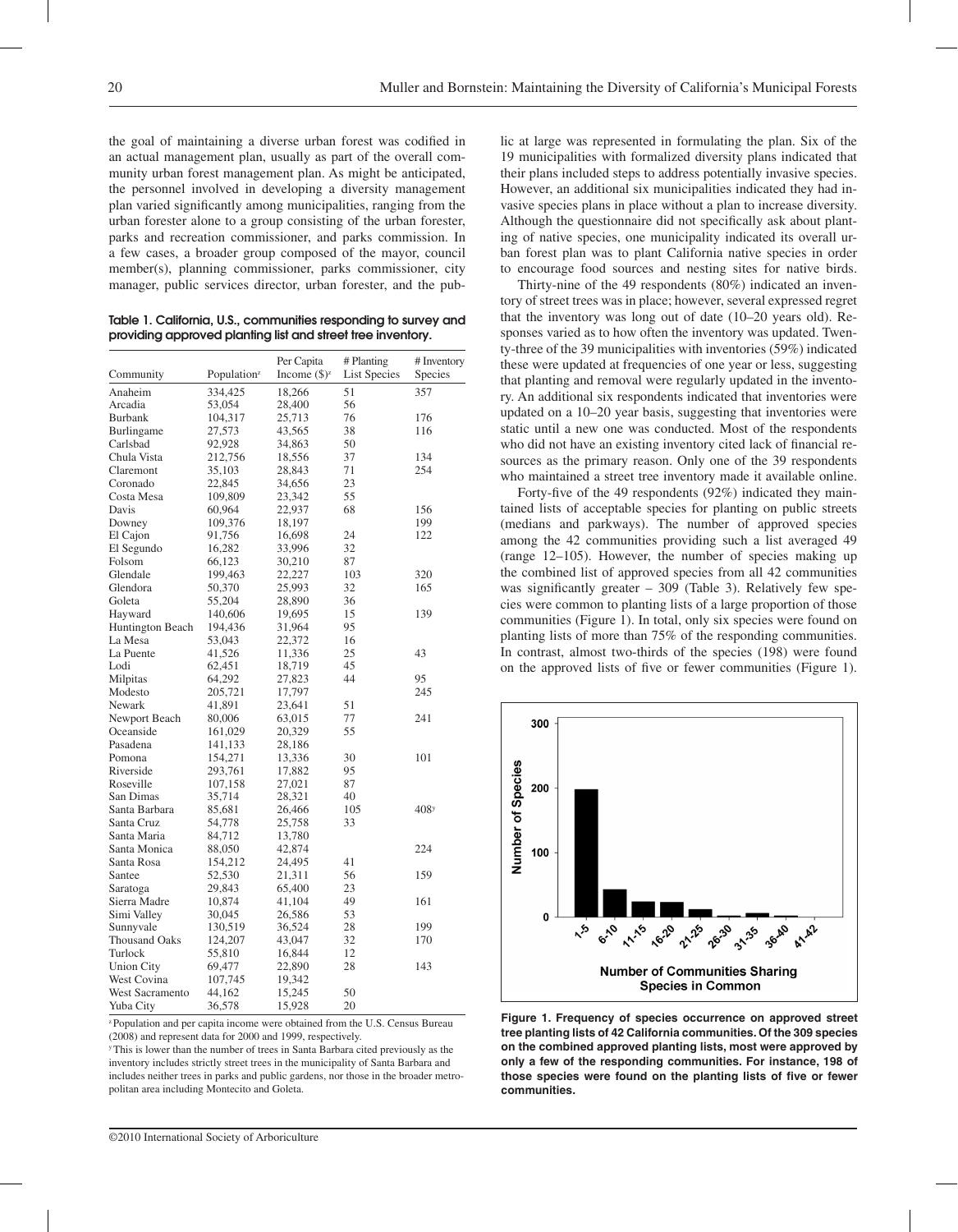Table 2. Survey responses: policies and practices regarding diversity in the municipal forest of California Tree City USA communities.

| Number of cities responding                      | 49                   |
|--------------------------------------------------|----------------------|
| Community has a goal of increasing               | 40 (82%)             |
| diversity of urban forest                        |                      |
| Community's goal of urban forest diversity       | 19 (48%)             |
| is codified in a management plan                 |                      |
| Management plan addresses invasive               | $6(32\%)^2$          |
| exotic species                                   |                      |
| Community maintains a street tree inventory      | 39 (80%)             |
| Inventory is updated at intervals less           | 23 (59%)             |
| than one year                                    |                      |
| Inventory is updated at intervals of 10–20 years | $6(8%)$ <sup>y</sup> |
| Community maintains a list of acceptable trees   | 45 (92%)             |
| for planting on streets                          |                      |

<sup>2</sup> An additional six respondents without management plans indicated invasive species plans existed. Thus, of the 49 respondents, 12 (24%) indicated invasive species were a concern.

 $y$  Six respondents updated inventories at intervals of 1–10 years; four did not specify.

Street tree inventories were provided by 18 respondents. On average, responding communities contained 188 species (range 43– 408) in their urban forest. While the high end of this range (408) seems extraordinary, two additional communities had inventories containing over 300 species. There was no significant correlation between inventory diversity and either community population or per capita income ( $P > 0.05$ ). The combined inventories of all 18 communities included 632 species (Table 2). As in the planting lists, a small proportion of the species (72; 11%) were found in 75% of the communities (14 or more), while over half of the species (351; 56%) were found in three communities or fewer. Interestingly, there was a strong correlation between number of species in a community's inventory and the number of species on its approved planting list  $(r^2 = 0.81; P < 0.01)$ . On average, the number of species on the approved planting lists of individual communities was 29% of the existing street tree inventory (range 10–58).

In so far as could be determined from titles of respondents, all were employees of the municipality and had direct responsibility for management of the municipal forest. While many were certified arborists and carried the title of Urban Forester, others may have had responsibility for street tree management included within a broader mandate (e.g., Public Works Supervisor).

Table 3. Summary of species on the combined approved planting lists and street tree inventories of California, U.S., communities responding.

|                                      | Number of Species |
|--------------------------------------|-------------------|
| Approved Planting Lists <sup>z</sup> | 309               |
| Native Species                       | $30(9.7\%)$       |
| Invasive Species <sup>y</sup>        | $12(3.9\%)$       |
| Street Tree Inventories <sup>z</sup> | 632               |
| Native Species                       | 50 (7.9%)         |
| <b>Invasive Species</b> <sup>y</sup> | $16(2.5\%)$       |

<sup>2</sup> Approved planting lists were provided by 42 communities; street tree inventories were provided by 18 communities.

y Invasive species are defined by the California Invasive Plant Inventory Database (Cal-IPC 2009).

# **DISCUSSION**

## Municipal Policies Toward Diversity

The concept of diversity has gained currency in many realms of life. A large proportion of respondents (82%) indicated that maintaining diversity was an objective in managing their urban forests. Goals are easy to establish, whereas translating objective into action is more difficult. Fewer than half of those municipalities indicating a desire to maintain diversity had actually codified their objective into a concrete management plan. Ironically, codification in a management plan did not translate into increased diversity on the ground. Although there was a slight trend towards higher diversity in inventories and planting lists of municipalities with an objective of "diversifying their tree population," this was not statistically significant ( $P > 0.05$ ).

Had they been asked, any of the professionals surveyed would likely have acknowledged an accurate inventory is a critical tool in effective management of their urban forest. Yet, 20% of communities surveyed did not maintain a municipal forest inventory, and nine of the 39 with an inventory had not updated theirs within the past five years. Maintaining an accurate inventory is the first step in maintaining diversity of a municipality's urban forest; however, it appears that many communities do not have this tool at their disposal.

#### Municipal Policies Toward Invasive Species

While concern for introduction of invasive species in urban forests has been expressed in some discussions (Alvey 2006; Avalos et al. 2006), this has not permeated urban forest planning to the extent diversity has. At issue is the possibility that species planted for horticultural use escape the bounds of the managed landscape and significantly alter adjacent native habitats. Only 12 of the 48 respondents (25%) have urban forest management plans that address the issue of invasive species. However, a critical comparison of all approved planting lists (from 42 communities) with lists of known invasive species (Cal-IPC 2009) suggest there is considerable room for improvement. While no species of "high" invasive capacity were listed, four species of "moderate" capacity had been approved, including *Eucalyptus globulus* (approved by 1 community), *Myoporum laetum* (1 community), *Sapium sebiferum* (23), and *Washingtonia robusta* (17). An additional eight species of "limited" invasive capacity were also listed: *Acacia melanoxylon* (3), *Eucalyptus camaldulensis* (1), *Olea europaea* (9), *Phoenix canariensis* (6), *Prunus cerasifera* (25), *Robinia pseudoacacia* (3), *Schinus molle* (10), and *Schinus terebinthefolius* (4). While the extent to which these species were evaluated for potential invasiveness in the context of the individual communities that listed them is unknown (e.g., geographic location and local habitat), it appears this aspect of considering a species' appropriateness is often overlooked. Seven of the 12 communities with management plans that address invasive species provided approved planting lists. Surprisingly, all but one of those communities approved the planting of at least one of the above invasive species listed by Cal-IPC (2009), and one community approved the use of seven species from the same list. This data suggests the need for more rigorous evaluation of potentially invasive species at the local level, along with improved public awareness (Reichard 1997; Reichard and White 2001).

Genetic pollution of locally indigenous native species is perhaps equally important and must be addressed when considering diversity of the urban forest. Planting near-relatives adjacent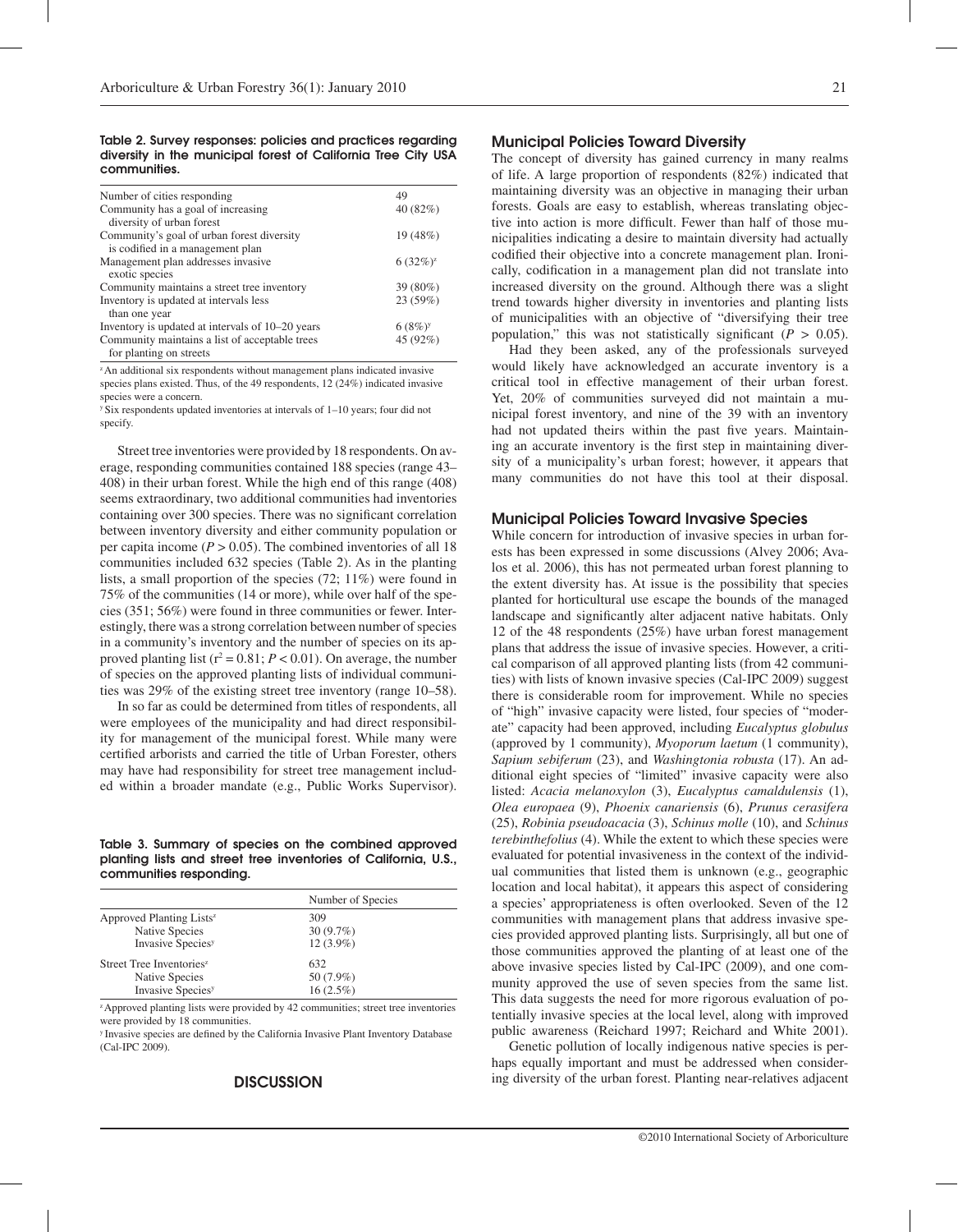to existing stands of native trees may lead to genetic contamination that will likely have lasting impacts. As a case in point, while London plane tree (*Platanus* × *acerifolia*) itself does not exhibit invasive characteristics, genetic interchange has seriously compromised native California sycamore (*Platanus racemosa*) populations (Whitlock 2003). Yet, 32 of the 42 responding communities maintained the London plane tree on their approved planting lists. Similar concerns exist for oaks (*Quercus* spp.), which are notorious for interbreeding within subgenera.

## Patterns and Trends of Diversity Within California Communities

The size of the inventories and approved planting lists suggest that diversity is well-represented within individual communities of California (Table 1). However, as might be anticipated, most of the inventories were concentrated on a small subset of the overall composition. For instance, in the community with the number of inventory species closest to the average (176), 26% of all inventoried trees were accounted for by two species. The next three most abundant species accounted for an additional 20% of inventoried trees. In this same community, 49 of the inventoried species (28%) were represented by three or fewer individuals, a particularly low number considering potential threats from drought, disease, or development. If those few individuals were planted in close proximity, which is often the case, the susceptibility to any of these threats is further increased. Lesser (1996) found that 15 species accounted for approximately 50% of the planted trees in southern California communities. The reality is that, within individual communities, the concentration of trees among a very few number of species is even greater. On average, among the 18 communities that provided inventory density information, half of the street trees of each community were accounted for by fewer than nine species. This concentration of trees among just a few species suggests, while the number of species found in California communities appears high, diversity is at risk. The loss of a few individuals of an under-represented species may result in the loss of a species from the community. This raises important questions in the analysis of diversity in the urban forest. How many individuals of a given species are required to be considered a viable addition to the inventory? Is risk of species loss from the inventory a viable consideration in evaluating urban forest diversity? These questions remain unanswered by those setting urban forest policy.

It is also notable that, while communities expressed a desire to maintain diversity in their urban forests, their policies may yield considerably different results. In all communities where both approved planting lists and actual inventories were available (17), almost four times as many species were already present than were approved for future planting. Thus, over the long-term, as species die and are replaced, actual diversity of a community's urban forest as measured in its inventory seems likely to decline. Given the considerably shortened life-span of trees in a street tree setting (Beatty 1991), this process of shrinking diversity may be occurring more rapidly than generally recognized. The anecdotal observations of Santa Barbara's loss of diversity are a case in point.

The number of species on the approved planting lists was unrelated to community dynamics. It was not correlated in any way to a community's size or economic well-being (but see Hope et al. 2003). Approved planting list size, however, correlated with the number of species in the actual inventory. Seemingly, a his-

tory of large numbers of species in the ground is tied to a community's willingness to maintain a large number of species in future plantings. Still, in the absence of concrete steps to assure continued diversity of their urban forests, the future for all of the communities surveyed seems to be less diverse. Lesser (1996) noted a strong tendency towards planting a few favored species and similarly concluded that this would lead to a decline in diversity.

## Patterns and Trends of Diversity Among California Communities

Diversity of both inventories and planting lists exhibited similar patterns among communities. Average inventories contained 185 species (range 95–408), a surprisingly robust number. However, in the composite, 632 species were represented in the inventories of one or more of the California communities surveyed. This is considerably higher than the approximately 410 species reported by Lesser (1996) in a separate survey of 21 southern California cities. The vast majority of the inventory species were found in only a few communities. Indeed, of the 18 communities providing inventory data, all listed at least one species found in no other community. Over half of the inventory species (351) were found on the streets of three or fewer communities. The approved planting lists exhibited similar patterns. Among the 42 responding communities, planting lists contained an average of 49 species (range: 12–105). However, the combined lists of the 42 communities contained 309 species. Almost two-thirds of those (198) were found in five or fewer communities (Figure 1). Conversely, 34 communities had approved species that were found on the lists of only one other community. Thus, while diversity *within* California communities may be considered high, it is even better-represented *among* communities. Similar patterns were exhibited among geographically close communities which share similar environments. For instance, eight of the communities surveyed are from the Los Angeles basin, away from the coast. Their combined inventories shared 466 species (range: 43–357). Almost 60% of these species were found on the streets of three or fewer communities. While patterns of diversity among communities may reflect, in part, the array of environments represented in California, a significant portion of that diversity reflects the unique history of each community, which has resulted in a correspondingly unique subset of species in its urban forest.

#### Utilizing Native Species in Urban Forest Diversity

Interest in protecting and using native species in managed landscapes continues to grow. While the question was not asked directly in this survey, one municipality described its efforts to emphasize native trees in its street tree plantings as a means to provide habitat for native wildlife. California is perhaps unique in that many of its cities are located in geographic areas that did not originally support diverse forest habitats. Consequently, the number of local native trees that can be used for street tree plantings is limited. Of the 632 species on the combined inventory lists, 44 are native to California. Of the 309 species on the combined approved planting lists, 31 are California natives. Most of these natives were poorly represented (few communities and few numbers of trees), and several of the inventory trees were of limited use in urban habitats outside of their natural range. Only a very few native species are used extensively in California urban forests, including *Quercus agrifolia* (on the approved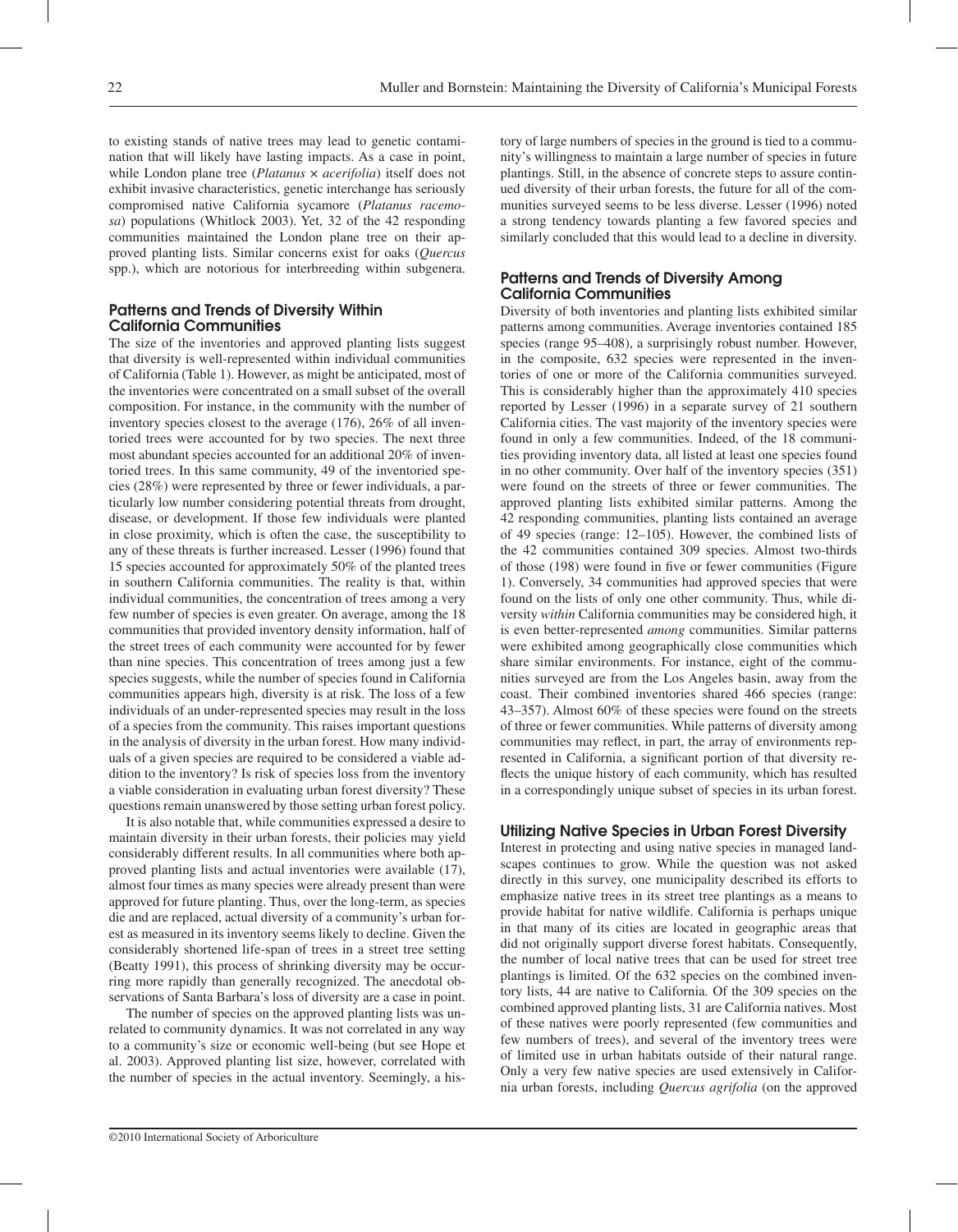planting lists of 25 communities), *Cercis occidentalis* (15), *Quercus lobata* (14), *Calocedrus decurrens* (12), *Sequoia sempervirens* (11), and *Platanus racemosa* (9). This contrasts with urban areas in the eastern United States where communities arose in locations originally covered by dense and diverse forest lands. Perhaps by necessity, early California horticulturists looked abroad for tree species suitable to the state's signature Mediterranean climate. In addition, California was heavily promoted in its early history as a land whose equable climate could grow anything. In a survey of urban forest diversity, California and Florida both exhibited significantly higher levels of diversity than 28 other states (American Forestry Association 1990), suggesting the mild temperatures and long growing seasons of both states are conducive to growth of a broad range of species.

## Standards for Urban Forest Diversity

This evaluation of urban forest diversity has focused on the species richness of municipalities (i.e., the number of taxa present in the municipal forest). In this context, there are no appropriate standards that should be applied in urban forest management. The municipal forest of any community is part of a human-created environment, and its diversity will be the product of the desires of the consumers (residents, organizations, and local government agencies) as expressed in the goals and objectives of the urban forest management plan (Dwyer et al. 2003). The decision to add new species to the inventory will revolve around the desire to enhance the aesthetic beauty of the urban forest environment and to contribute to the emotional health of the community. Assuming that overall cover and health of the trees are the same, these are the attributes which differentiate the municipal forests of the communities in Table 1, and make each of these communities unique.

Some attention has been given to the appropriate concentration of species in a sustainable urban forest. At issue is avoiding over-representation of single taxa (cultivars, species, genera) in order to prevent significant loss due to unanticipated disease/pest outbreak or environmental fluctuation. Calls made to avoid overplanting have suggested limiting single species to 5%–15% of a community's inventory (Barker 1975; Grey and Deneke 1989; Moll 1989). More recently, this has been formalized in the 10-20- 30 rule (Santamour 1990; Santamour 2004), whereby no more than 10% of all individuals should come from a single species, 20% from a single genus, and 30% from a single family. This approach does not appear to be rooted in solid ecological principles, other than recognition that greater evenness of species occurrence (i.e., reduced concentration) may mitigate against devastating losses (Raupp et al. 2006). However, in an extreme case, the rule could be satisfied by no more than ten species, each of which contains 10% of the total number of individuals. Obviously, such a scenario is unlikely to happen. However, it is often the case that most trees in the urban forest come from only a few species even though they may not cross the 10% threshold. The balance, and most, of the diversity is represented by only a few individuals of each species (Lesser 1996). This lack of equity reduces the effective species diversity of the urban forest (Ricklefs and Miller 2000). The primary effect of the 10-20-30 rule is to provide a buffer against over-representation of one or more species. However, even if a single species is marginally within the 10% rule or a single genus within the 20% limit, an outbreak of disease or pest attack could leave a significant hole

in a community's urban forest (Raupp et al. 2006). Furthermore, many significant diseases or pests are not limited to a single species or even genus (e.g., sudden oak death, giant white fly).

Of the 17 communities in this study that provided frequency data with their inventory species list, six contained no species with an importance of greater than 10% of the total number of trees. The remaining 11 communities contained only a single species with importance greater than 10% and five of those were below 15%. In two extreme cases, communities had a single species that accounted for 23.8% and 20.1% of all inventoried trees, respectively. This planting intensity seems excessive given Arizona ash's (*Fraxinus velutina*) weak wood (Gilman and Watson 1993), in the first case; and crapemyrtle's (*Lagerstroemia indica)* susceptibility in some micro-climates to fungal leaf spot and powdery mildew (Hagan 2004), in the second.

Formulating standards for diversity of a community's urban forest may be of limited value and, further, may be a disservice. Certainly, the need to avoid over-representation of single taxa or taxonomic groups is fully justified. However, setting standards to avoid over planting may also provide communities with the false sense of their having attained as diverse an urban forest as reasonably possible. Those standards give no guidelines for under-representation of species that are important to the taxonomic diversity of a community, but are at risk of loss from lack of management, climatic extremes, or disease.

#### CONCLUSIONS AND RECOMMENDATIONS

The data resulting from this survey suggest several conflicting conclusions. On a statewide basis, the existing diversity of California urban forests is high. California communities lie at a unique juncture of soils, climate, and horticultural history that has led to the wide array of species successively grown there. In spite of high existing diversity, there is cause for concern about the future. Approved planting lists include only 29% of the number of trees already in the ground. Certainly, many species are inappropriate for reasons of susceptibility to disease, shallow roots, weak wood, litter, etc. However, there are multiple benefits of a diverse urban forest (Dwyer et al. 1992; Nowak and Dwyer 2007), which are important motivators in seeking new introductions to plantings in public places. The introduction of new or nontraditional species faces many obstacles (Saebo et al. 2005), not the least of which is institutional inertia because urban foresters and landscape designers understandably gravitate toward species with known attributes and proven performance records (Lesser 1996). The approved planting lists alone suggest many species already present in some California communities may be excellent candidates for other communities. Because they are already "in the ground," their qualities can be evaluated and appropriateness determined. However, this is inadequate substitution for experimentation with new, previously untested species or cultivars. The benefits of a diverse urban forest are multiple and extend beyond the functional reasons of stability (i.e., resistance to pathogens and environmental stress). A diverse urban forest contributes to the aesthetic ambiance that defines and enriches a community (Dwyer et al. 1991). That diversity also holds potential for greater understanding and appreciation of the global village that our world has become. In light of this analysis, the following steps are recommended to enhance diversity of a community's urban forest:

Share approved planting lists among communities, and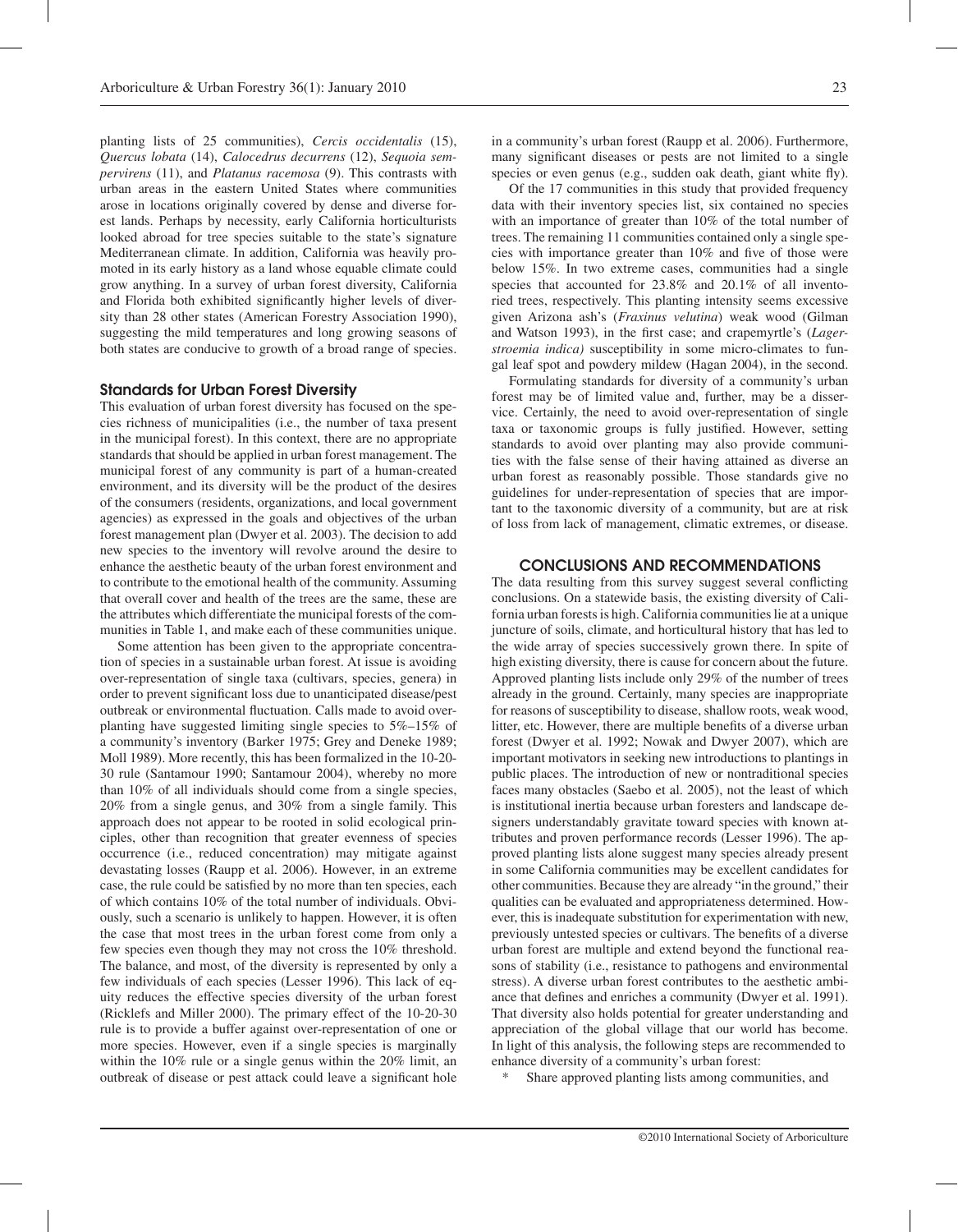use trees already "in the ground" as a basis for evaluation.

- Build partnerships among local and regional groups to promote and seek out new species. In the case of this study, possible partners may include the California Urban Forests Council, the Western Chapter of the International Society of Arboriculture, the California Native Plant Society, and the California Invasive Plant Council (Cal- IPC).
- Build informal alliances within communities among urban foresters, landscape design professionals, regional arboreta and botanic gardens, colleges and universities, and the nursery industry.
- Identify the specific values of increased urban forest diversity to each community, and proactively build upon those values (e.g., develop educational and outreach programs to enhance public awareness).
- \* Build specific protocols for evaluating local invasive potential for all species on approved planting lists. In addition, evaluate inventory species with known invasive qualities.

**Acknowledgments.** We thank the urban foresters of the many communities who provided information for this analysis. D. Nowak and K. Knight provided valuable comment on earlier versions of the manuscript.

#### Literature Cited

- Alvey, A.A. 2006. Promoting and preserving biodiversity in the urban forest. Urban Forestry and Urban Greening 5:195–201.
- Avalos, G., K. Hoell, J. Gardner, S. Anderson, and C. Lee. 2006. Impact of the invasive plant *Syzigium jambos* (Myrtaceae) on patterns of understory seedling abundance in a Tropical Premontane Forest, Costa Rica. International Journal of Tropical Biology 54:415–421.
- American Forestry Association. 1990. 1989 Street Tree Survey of U.S. Cities and Towns. American Forestry Association, Washington, DC.
- Barker, P. 1975. Ordinance control of street trees. Journal of Arboriculture 1:212–215.
- Beatty, R.A. 1991. Why street trees? Pacific Horticulture 52:19–26.
- Botkin, D., and L. Talbot. 1992. Biological diversity and forests, pp. 47–54. In N. P. Sharma (Ed.). Managing the world's forests: Looking for balance between conservation and development. Kendall/Hall Publishing Co., Dubuque, Iowa.
- Cal-IPC. 2009. California Invasive Plant Inventory Database. Maintained by the California Invasive Plant Council. <http://www.cal-ipc.org/ip/ inventory/weedlist.php> Accessed August 26, 2009.
- Chen, W.Y. and C.Y. Jim. 2008. Assessment and Valuation of the Ecosystem Services Provided by Urban Forests, pp. 53–83. In: M.M. Carreiro, Y. Song, and J. Wu (Eds.). Ecology, Planning, and Management of Urban Forests. Springer, New York.
- Clark, J.R., N.P. Matheny, G.C. Cross, and V. Wake. 1997. A model of urban forest sustainability. Journal of Arboriculture 23:17–30.
- Clay, J.W., and C.R. Clement. 1993. Selected species and strategies to enhance income generation from Amazonian forests. Food and Agriculture Organization of the United Nations. Working Paper FAO-Misc/93/6. <http://www.fao.org/docrep/V0784E/v0784e00.HTM> Accessed 27 July, 2009.
- Coppen, J.J.W. 1995. Gums, resins and latexes of plant origin. Non-Wood Forest Products, Volume 6. Food and Agriculture Organization of the United Nations. <http://www.fao.org/docrep/v9236e/v9236e00.

HTM>. Accessed September 24, 2008.

- Dwyer, J.F., H.W. Schroeder, and P.H. Gobster 1991. The significance of urban trees and forests: toward a deeper understanding of values. Journal of Arboriculture 17:276–284.
- Dwyer, J.F., E.G. McPherson, H.W. Schroeder, and R.A. Rowntree. 1992. Assessing the benefits and costs of the urban forest. Journal of Arboriculture 18:227–234.
- Dwyer, J.F., D.J. Nowak, and M.H. Noble. 2003. Sustaining urban forests. Journal of Arboriculture 29:49–55.
- Elmendorf, W. 2008. The importance of trees and nature in community: A review of the relative literature. Arboriculture & Urban Forestry 34:152–156.
- Frank, D.A., and S.J. McNaughton. 1991. Stability increases with diversity in plant communities: empirical evidence from the 1988 Yellowstone drought. Oikos 62:360–362.
- Gilbert, O.L. 1991. The Ecology of Urban Habitats. Chapman & Hall, London, UK.
- Gilman, E.F., and D.G. Watson. 1993. *Fraxinus velutina*: Arizona Ash. Fact Sheet ST-271. Florida Cooperative Extension Service. 3 pp. <http://hort.ifas.ufl.edu/trees/FRAVELA.pdf> Accessed September 24, 2008.
- Grey, G.W., and F.J. Deneke. 1986. Urban Forestry, Second Edition. Wiley, New York.
- Hagan, A.K. 2004. Common diseases of crapemyrtle. Alabama Cooperative Extension System. ANR-1047. 4 pp.
- Heidt, V., and M. Neef. 2008. Benefits of urban green space for improving urban climate, pp. 84–96. In: M.M. Carreiro, Y. Song, and J. Wu (Eds.). Ecology, Planning, and Management of Urban Forests. Springer, New York.
- Heynen, N.C. 2003. The scalar production of injustice within the urban forest. Antipode 35:980-998.
- Hope, D., C. Gries, W. Zhu, W.F. Fagan, C.L. Redman, N.B. Grimm, A.L. Nelson, C. Martin, and A. Kinzig. 2003. Socioeconomics drive urban plant diversity. Proceedings of the National Academy of Sciences 100:8788–8792.
- Huston, M. 1979. A general hypothesis of species diversity. The American Naturalist 113:81–101.
- Kaplan, S. 1995. The urban forest as a source of psychological well-being. pp. 100–108. In G. A. Bradley (Ed.). Urban Forest Landscapes: Integrating Multidisciplinary Perspectives. University of Washington Press, Seattle, WA.
- Kielbaso, J.J. 2008. Management of urban forests in the United States, pp. 240–258. In: M.M. Carreiro, Y. Song, and J. Wu (Eds.). Ecology, Planning, and Management of Urban Forests. Springer, New York.
- Kühn, I., R. Brandl, and S. Klotz. 2004. The flora of German cities is naturally species rich. Evolutionary Ecology Research 6:749–764.
- Kuo, F. 2003. The role of arboriculture in a healthy social ecology. Journal of Arboriculture 29:148–155.
- Lesser, L.M. 1996. Street tree diversity and DBH in Southern California. Journal of Arboriculture 22:180–185.
- Löfvenhaft, K., C. Björn, and M. Ihse. 2002. Biotope patterns in urban areas: a conceptual model integrating biodiversity issues in spatial planning. Landscape and Urban Planning 58:223–240.
- McKinney, M.L. 2002. Urbanization, biodiversity, and conservation. BioScience 52: 883–890.
- McPherson, E.G., D. Nowak, G. Heisler, S. Grimmond, C. Souch, R. Grant, and R. Rowntree. 1997. Quantifying urban forest structure, function, and value: the Chicago Urban Forest Climate Project. Ur-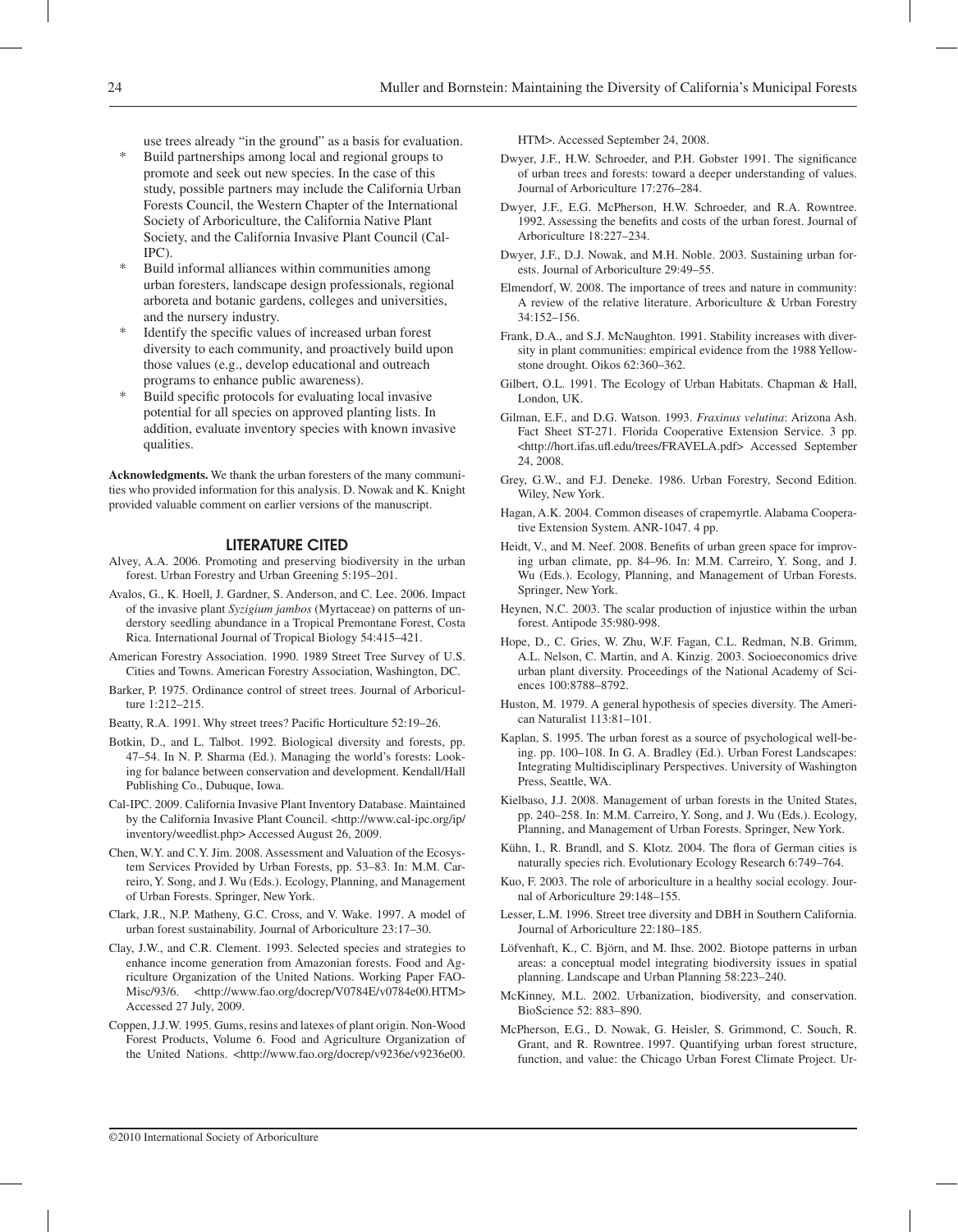ban Ecosystems 1:49–61.

- Moll, G. 1989. Improving the health of the urban forest, pp. 119–130. In: G. Moll and S. Ebenreck (Eds.). A Resource Guide for Urban and Community Forests. Island Press, Washington, DC.
- Muller, K.K., R.E. Broder, W. Beittel. 1974. Trees of Santa Barbara. Santa Barbara Botanic Garden, Santa Barbara, California. 248 pp.
- Muller, R.N., and J.R. Haller. 2005. Trees of Santa Barbara. Santa Barbara Botanic Garden, Santa Barbara, California. 462 pp.
- Nowak, D.J., and J.F. Dwyer. 2007. Understanding the benefits and costs of urban forest ecosystems, pp. 25–46. In: J.E. Kuser (Ed.). Urban and Community Forestry in the Northeast. Springer, New York.
- Raupp, M.J., A.B. Cumming, and E.C. Raupp. 2006. Street tree diversity in eastern North America and its potential for tree loss to exotic borers. Arboriculture & Urban Forestry 3:297–304.
- Reichard, S.H. 1997. Prevention of invasive plant introductions on national and local levels. pp. 215–227 In: J. A. Luken and J. A. Thieret (Eds.). Assessment and Management of Plant Invasions. Springer, New York.
- Reichard, S.H., and P. White. 2001. Horticulture as a Pathway of Invasive Plant Introductions in the United States. BioScience 51:103–113.
- Ricklefs, R.E., and G.L. Miller. 2000. Ecology. Freeman, New York.
- Saebo, A., Z. Borzan, C. Ducatillion, A. Hatzistathis, T. Lagertrom, J. Supuka, J.L. Garcia-Valdecantos, F. Rego, and J. Van Slycken. 2005. The selection of plant materials for street trees, park trees and urban woodland, pp. 257–280. In: C.C. Konijnendijk, K. Nilsson, T. B. Randrup, and J. Schipperijn (Eds.). Urban Forests and Trees. Springer-Verlag, Berlin, Germany.
- Santamour, F.S. 1990.Trees for urban planting: Diversity, Uniformity and Common Sense. Proceedings, 7th Conference Metropolitan Tree Improvement Alliance (METRIA), pp. 57–65.
- Santamour, F.S. 2004. Trees for urban planting: diversity, uniformity, and common sense, pp. 396–399. In: C.R. Elevitch (Ed.). The Overstory Book: Cultivating Connections with Trees. Permanent Agriculture Resources, Holualoa, Hawaii.
- Schulze, E.D., and H.A. Mooney. 1993. Biodiversity and Ecosystem Function. Ecological Studies 99. Springer-Verlag, Berlin, Germany. 525 pp.
- Sullivan, W.C., and F.E. Kuo. 1996. Do trees strengthen urban communities, reduce domestic violence? USDA Forest Service. Forestry Report R8-FR 56. 4 pp.
- Tyrväinen, L., and A. Miettinen. 2000. Property prices and urban forest amenities. Journal of Environmental Economics and Management 39:205–223.
- Ulrich, R.S. 1979. Visual landscapes and psychological well-being. Landscape Research 4:17–23.
- Ulrich, R.S, 1984. View through a window may influence recovery from surgery. Science 224:420–421.
- Ulrich, R.S., R.F. Simons, B.D. Losito, E. Fiorito, M.A. Miles, and M. Zelson. 1991. Stress recovery during exposure to natural and urban environments. Journal of Environmental Psychology 11:201–230.
- U.S. Census Bureau. 2008. Quick Facts. <http://quickfacts.census.gov/ qfd/states/06000.html> Accessed October 2, 2008.
- Wania, A., I. Kühn, and S. Klotz. 2004. Plant richness patterns in agricultural and urban landscapes in central Germany—spatial gradients of species richness. Landscape and Urban Planning 75:97–110.
- Whitlock, D.L. 2003. The hybridization of California sycamore (*Platanus racemosa*) and the London plane tree (*Platanus* × *acerifolia*) in California's riparian woodland. Thesis. California State University, Chico. 40 pp.
- Willis, K.J., and R.J. Whittaker. 2002. Species diversity scale matters. Science 295:1245–1248.
- Zipperer, W.C. 2008. Applying Ecosystem Management to Urban Forestry, pp. 97–108. In: M.M. Carreiro, Y. Song, and J. Wu (Eds.). Ecology, Planning, and Management of Urban Forests. Springer, New York.

*Robert N. Muller (corresponding author) Director of Research Santa Barbara Botanic Garden 1212 Mission Canyon Road Santa Barbara, CA 93105 rmuller@sbbg.org*

*Carol Bornstein Horticulturist 2217 Oak Park Lane Santa Barbara, CA 93105 caroljb@verizon.net*

**Résumé.** Les politiques pour promouvoir la diversité de la forêt urbaine ont fait l'objet d'une étude parmi 49 villes de la Californie au moyen d'un court questionnaire suivi d'une évaluation des inventaires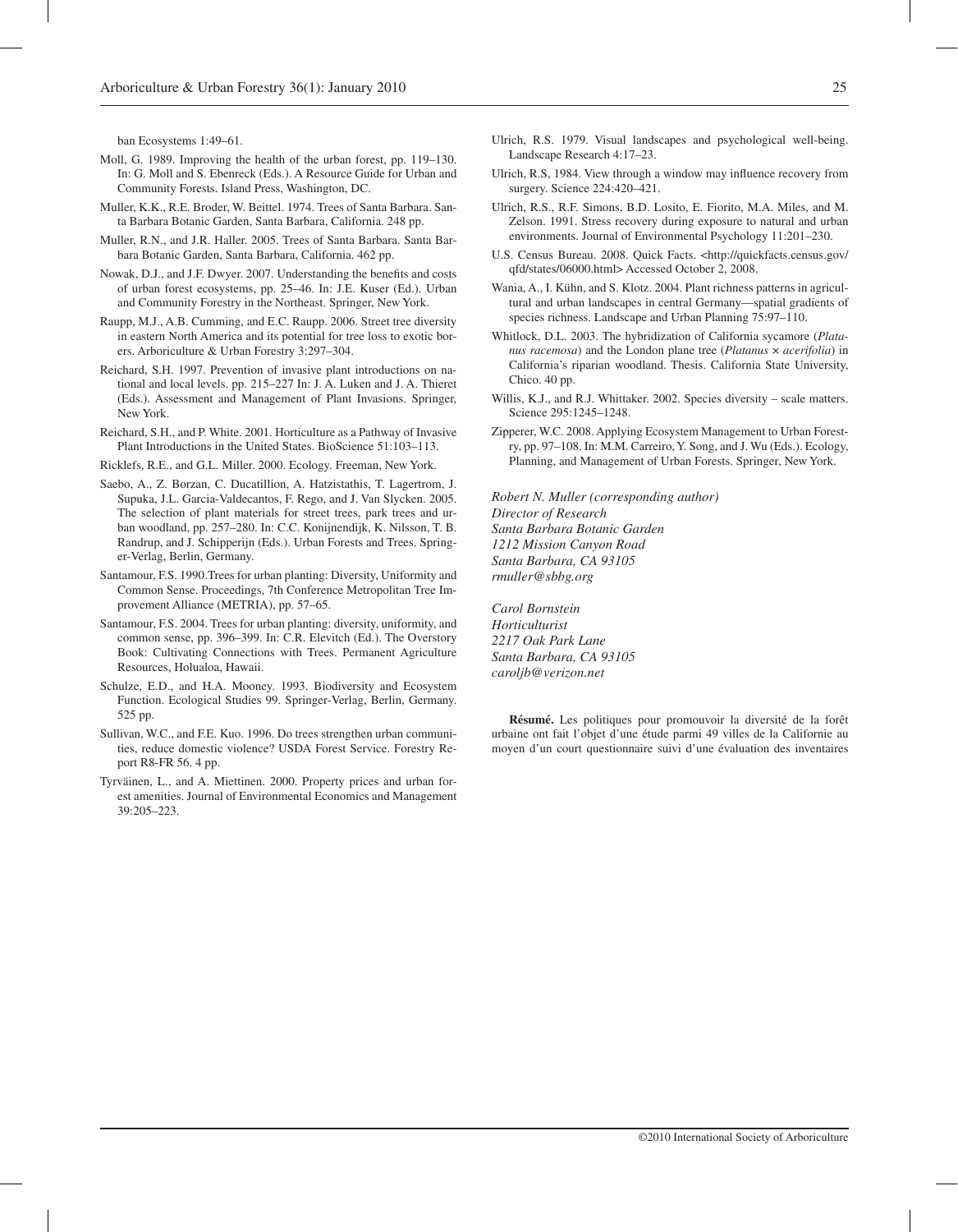d'arbres de rues et des listes approuvées de plantation. Alors que la majorité des répondants (82%) indiquaient que le maintien d'une diversité en espèces était un objectif dans leur gestion de la forêt municipale, moins de la moitié (48%) de celles qui avaient répondu positivement à cette question avaient codifié cet objectif dans leur plan de gestion de la forêt urbaine. La protection contre l'invasion par les parasites était un objectif d'une minorité des communautés (24%). Les inventaires d'arbres de rues, fournies par 28 répondants, démontraient une diversité existante élevée au sein des communautés de l'état de la Californie (moyenne de 185 espèces par communauté, variation de 95 à 408 espèces différentes). Dans les villes où les inventaires d'arbres et les listes approuvées de plantation pouvaient être comparés directement, le nombre d'espèces approuvées pour de futures plantations était de 29% par rapport à la quantité d'espèces présentes dans les inventaires existants. Ceci suggère que la diversité future des forêts urbaines de la Californie pourrait être à risque. Dans le but d'améliorer la diversité de leur forêt municipale, il est suggéré que les communautés retiennent une approche expérimentale pour évaluer les nouvelles espèces, construisent des collaborations productives entre les divers intervenants tout comme avec les autres communautés, et développent des opportunités pour accroître l'attention du public envers les multiples valeurs d'une forêt urbaine plus diversifiée.

**Zusammenfassung.** In einer Kurzumfrage, gefolgt von einer Bewertung von Baumkatastern und approbaten Pflanzlisten wurden in 49 kalifornischen Kommunen die Promotion von Artenvielfalt bei der Pflanzung abgefragt. Während die Mehrzahl der Befragten (82%) anzeigten, dass die Erhaltung von Artenvielfalt ein zentrales Anliegen ihres Managements ist, haben weniger als die Hälfte dieser Befragtengruppe (48%) dieses Anliegen in ihrem Managementplan kodifiziert. Die Schutz gegen invasive Arten war ein Anliegen bei einer Minderheit von 24% der Befragten. Straßenbaumkataster, so sagten 18 der Befragten, verdeutlichten eine große existierende Artendiversität innerhalb der Kommunen (durchschnittlich 185 Arten/Kommune in einer Bandweite von 95-408 Arten). In den Kommunen, wo Straßenbaumkataster und Pflanzlisten diekt miteinander verglichen warden konnten, betrug die Anzahl der aufgelisteten Arten für die künftigen Pflanzungen 29% der gegenwärtigen Artenvielfalt. Das lässt darauf schließen, daß die zukünftige Artenvielfalt in Kalifornien gefährdet ist. Im Bemühen, die Vielfalt der urbanen Pflanzungen zu erhalten, wird empfohlen, daß die Kommunen eine Bewertung von neuen Arten in Testverfahren beibehält, productive Zusammenarbeit der verschiedenen Interessensgruppen und Kommunen fördert und Maßnahmen ergreift, die Öffentlichkeit mehr über den Wert und die Vorteile von Artenvielfalt zu informieren.

**Resumen.** Se evaluaron las políticas para promover la diversidad del bosque urbano en 49 municipalidades de California, U. S. a través de un cuestionario, seguido por inventarios de evaluación de árboles urbanos y listas de plantación aprobados. Mientras que la mayoría de encuestados (82%) indicaron que la diversidad de especies fue un objetivo en el manejo de su bosque municipal, poco menos de la mitad (48%) respondió que había codificado el objetivo en el plan de manejo del bosque urbano. La protección contra especies invasivas fue un objetivo para una minoría de comunidades (24%). Los inventarios de árboles urbanos, proporcionados por 18 encuestados, indicaron una alta diversidad existente dentro de las comunidades del estado de California (en promedio 185 especies por comunidad; variando de 95-408). En comunidades donde ambos, inventarios y lista de plantas, pudieron ser comparados directamente, el número de especies aprobado para futuras plantaciones fue 29% del número de especies en el inventario existente. Esto sugiere que la diversidad futura de los bosques urbanos de California puede estar en riesgo. Con el fin de mejorar la diversidad de sus bosques municipales se sugiere que las comunidades conserven una aproximación experimental para evaluar nuevas especies, construir oportunidades productivas con todos los propietarios como también con otras comunidades, y desarrollar oportunidades para realzar la conciencia pública de los múltiples valores de un bosque urbano diverso.